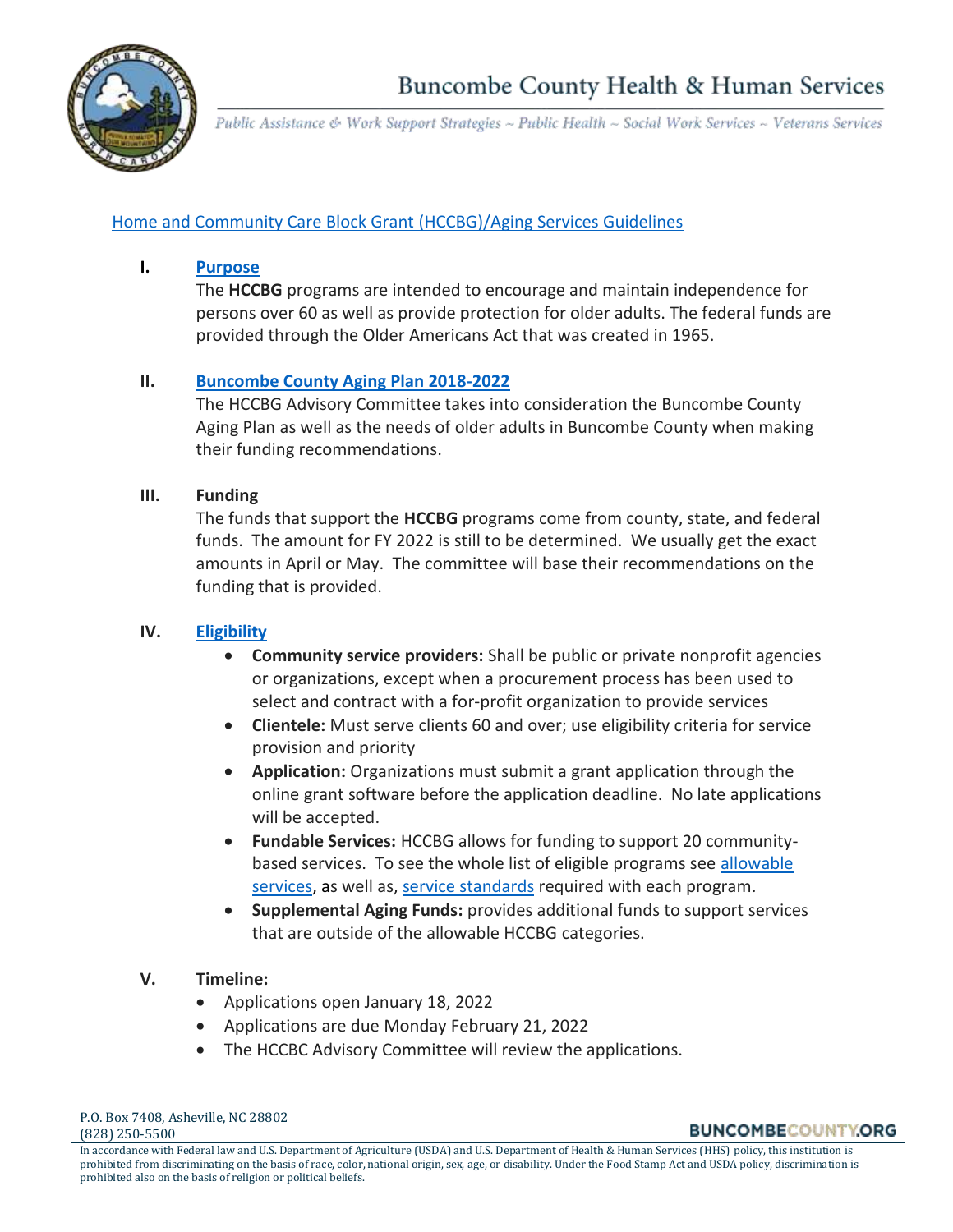• Recommendations for funding will be made at the HCCBG Advisory Committee April 2022 meeting and will be provided to the Buncombe County Commissioners for approval at the June 2022 Commissioners meeting.

## **VI. Application Process:**

Organizations are required to apply online through Buncombe County's grant software which can be accessed [here.](https://www.grantinterface.com/Home/Logon?urlkey=buncombecounty) Applications are due by 5pm on Monday February 21, 2022.

Staff are available to provide basic one-on-one support to applicants by request. Staff do not participate in the grant scoring process. Applicants are asked not to have contact with the Home and Community Care Block Grant Advisory Committee (HCCBGAC) members regarding their application outside of the regular committee meeting structure.

Language interpretation and translation is also available by request.

## **VII. Review Committee**

Grant recommendations will be prepared by the HCCBGAC. The committee will consist of up to eleven members. Committee members will:

- Apply for membership through the Office of the clerk to the Board of Commissioners;
- Be appointed by the Board of Commissioners;
- Serve staggered terms;
- Represent expertise in aging services;
- Represent geographic diversity of the county;
- Abide by conflict of interest policies, to include not serving on the Board of Directors or staff of an applicant organization within the past year;
- Hold open meetings and comply with public records requirements;
- Utilize a standardized, points-based scoring system to review grants;
- Hold in-person presentations for grant finalists, if requested by committee members;
- Recommend a portfolio of grants for approval by the Board of Commissioners; and
- Meet throughout the year to monitor grants and review progress.

A committee meeting schedule will be posted on the Aging Services [website,](https://www.buncombecounty.org/governing/community-investment/grants/aging-services-funding.aspx) along with meeting materials and announcements. All meetings will be open to the public.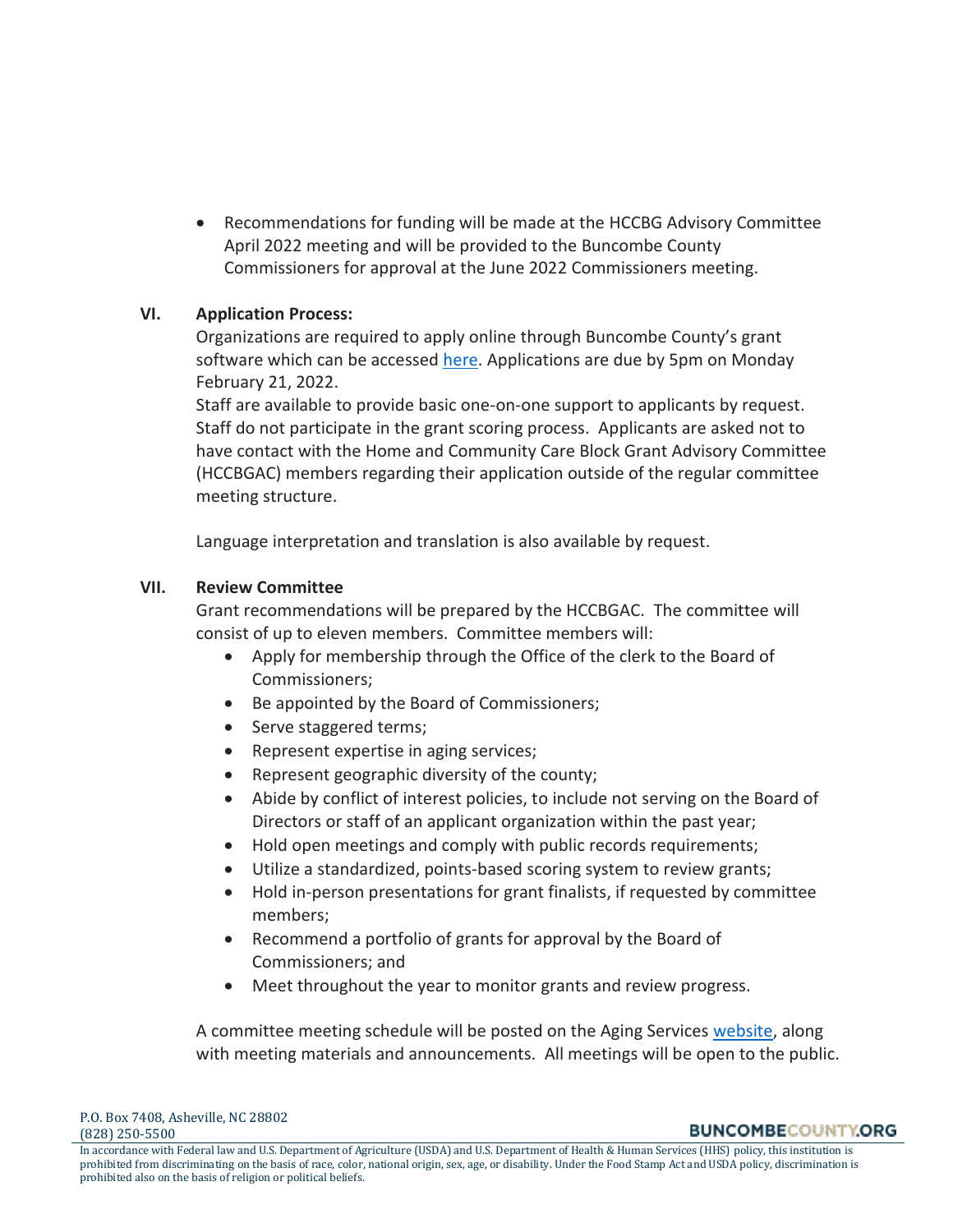The meetings are held on the 4th Wednesday of the month at 3:30pm. All meetings and any additional meetings, if needed to be called, will be listed [here.](https://www.buncombecounty.org/governing/community-investment/grants/aging-services-funding.aspx)

**VIII. Review Process** Applications are reviewed by the Home and Community Care Block Grant Committee utilizing a standardized, points-based system. Reviews will be conducted independently by members of the committee, and discussion will occur during regular meetings.

Grant review will occur beginning after the submission deadline and Committee recommendations will be submitted to the County Budget Office by April 29, 2022. The following criteria will be considered by the Committee:

**Minimum Budget Requirements** (The Older Americans Act requires certain services in NC to be budgeted at minimum levels. The Committee will consider these levels and not go below required minimums unless authorized by the Division of Aging and Adult Services.)

- Congregate and home‐delivered nutrition services
- Access services (care management, information & options counseling, and/or transportation)
- In-home support services (adult day care, adult day health, home health, housing & home improvement, in-home aide, and/or senior companion services).

# **IX. Awards**

Grant recommendations prepared by the Committee will be submitted for a vote of approval from the Board of Commissioners. The list will be published as part of the County Manager's recommended budget as presented to the Board of Commissioners at their regularly scheduled meeting in May 2022. Grant awards will be finalized with budget adoption in June 2022.

# **X. Performance Management**

Organizations will be asked to complete bi-annual reporting using a Results Based Accountability framework:

- How much did you do (Quantity)
- How well did you do it (Quality)
- Is anyone better off (Impact)

#### **XI. Monitoring and Reporting**

• HCCBG funded providers

**BUNCOMBECOUNTY.ORG** 

In accordance with Federal law and U.S. Department of Agriculture (USDA) and U.S. Department of Health & Human Services (HHS) policy, this institution is prohibited from discriminating on the basis of race, color, national origin, sex, age, or disability. Under the Food Stamp Act and USDA policy, discrimination is prohibited also on the basis of religion or political beliefs.